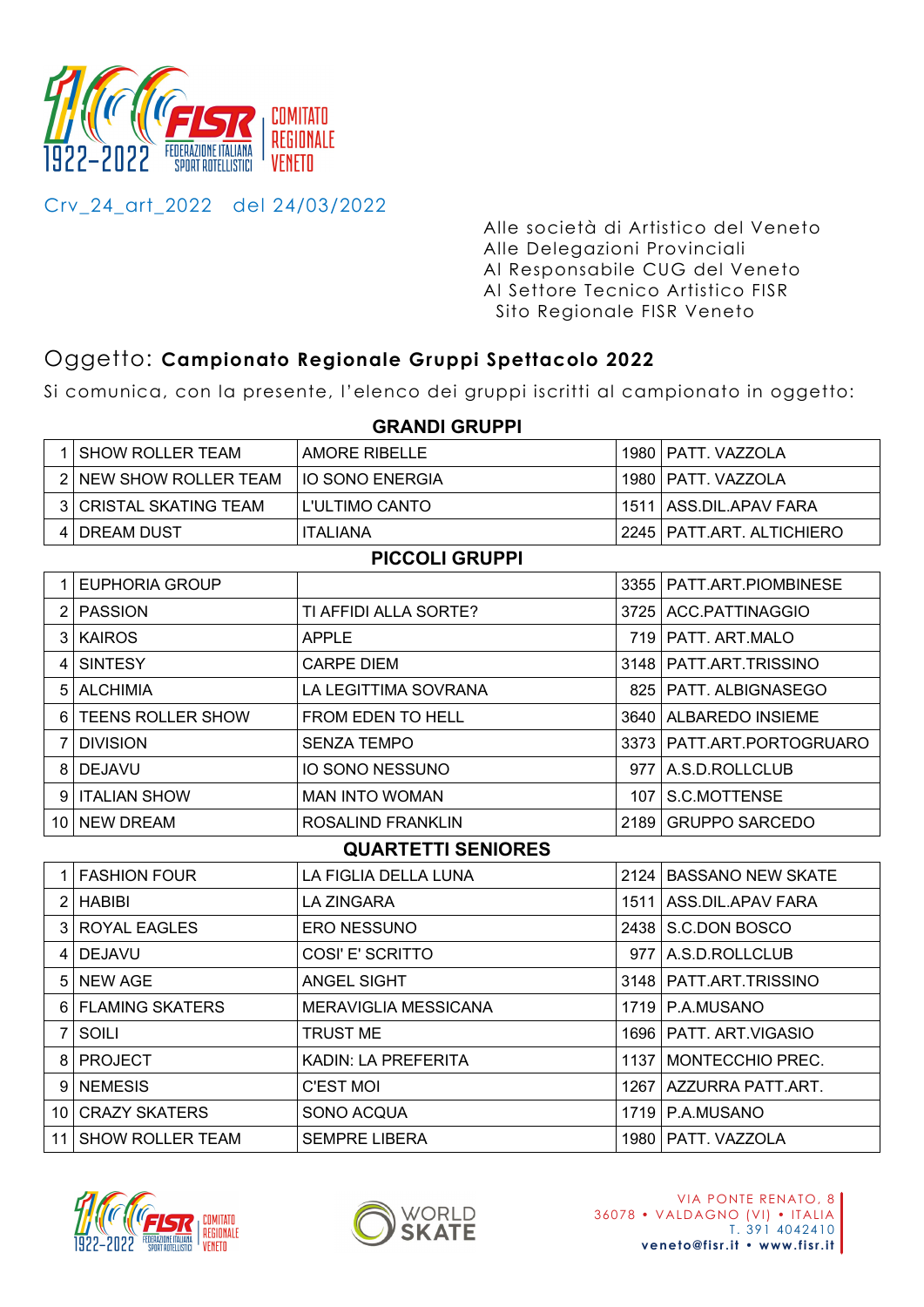| <b>QUARTETTI CADETTI</b> |                         |                       |      |                            |  |
|--------------------------|-------------------------|-----------------------|------|----------------------------|--|
|                          | <b>MOONLIGHT</b>        | <b>STONEHENGE</b>     | 3243 | <b>VALDOPLAVIS SKATERS</b> |  |
|                          | HANAMI                  | UN JOUR A PARIS       | 3620 | R.C.MONTEBELLUNA           |  |
| 3                        | <b>GLAMOUR</b>          | <b>LET'S SWING</b>    |      | 3519 ARTISKATE             |  |
|                          | <b>SHOW ROLLER TEAM</b> | NAMASTE'              | 1980 | <b>PATT. VAZZOLA</b>       |  |
| 5                        | <b>ETOILE</b>           | <b>SHALL WE DANCE</b> |      | 3519 ARTISKATE             |  |
| 6                        | <b>FASHION TWO</b>      | NEMICI AMICI          | 2124 | <b>BASSANO NEW SKATE</b>   |  |
|                          | CRAZY DOLL'S            | 1940                  | 3621 | S.PATT.MARCON              |  |
| 8                        | <b>SILVER EAGLES</b>    | <b>HUANYING</b>       | 2438 | S.C.DON BOSCO              |  |
|                          | 9 ILIOS                 | <b>CYBORG</b>         | 1998 | ADIGE B.PASTORE            |  |
| 10 I                     | <b>CALIPSO</b>          | ALL'ALBA              | 1225 | <b>SKATING C.ZANE'</b>     |  |
| 11                       | ROYAL EAGLES            | <b>DIVENIRE</b>       | 2438 | S.C.DON BOSCO              |  |
| 12                       | <b>REVIVAL</b>          | IO NON HO PAURA       | 3619 | <b>SK.CLUB SEDICO</b>      |  |
| 13 I                     | <b>SKATE STARS</b>      | COME NEVE AL SOLE     | 1757 | <b>ROLL STARS</b>          |  |
| 14                       | <b>DIVINAS</b>          | <b>FRIDA</b>          |      | 3325 NUOVO PATT.ODERZO     |  |

#### **GRUPPI JUNIOR**

|                                | <b>NEW WAY</b>          | LET'S GO!                     |      | 3148   PATT.ART.TRISSINO    |  |
|--------------------------------|-------------------------|-------------------------------|------|-----------------------------|--|
| 2                              | <b>DIVISION</b>         | ORO LIQUIDO                   |      | 3373   PATT.ART.PORTOGRUARO |  |
| 3                              | <b>OMNIS</b>            | <b>SPERDUTA</b>               |      | 2562   PATT.CONSELVE        |  |
| 4                              | <b>SHOW ROLLER TEAM</b> | <b>INDOMITA</b>               |      | 1980   PATT. VAZZOLA        |  |
| 5                              | <b>REVIVAL</b>          | I COLORI DELLA MIA NOTTE      |      | 3619   SK.CLUB SEDICO       |  |
| 6                              | <b>ELIXIR</b>           | A UN PASSO DA TE              |      | 3725 ACC.PATTINAGGIO        |  |
| 7                              | <b>RAYS OF LIGHT</b>    | <b>INCANTO FATALE</b>         |      | 4122 FLY AND FANTASY        |  |
| 8                              | <b>ARIES</b>            | LE FORME DELL' AMORE          |      | 3622   PATT.GGIO DUEVILLE   |  |
| 9                              | <b>SILVER EAGLES</b>    | CHI NULLA FA NULLA OTTIENE    |      | 2438   S.C.DON BOSCO        |  |
| 10                             | <b>ITALIAN SHOW</b>     | <b>REGINE DEL MALE</b>        |      | 107   S.C.MOTTENSE          |  |
| 11                             | <b>FASHION</b>          | <b>LEGGENDE STRAORDINARIE</b> | 2124 | <b>BASSANO NEW SKATE</b>    |  |
| $12 \overline{ }$              | <b>ROLLING DANCE</b>    | EX.                           |      | 1511   ASS.DIL.APAV FARA    |  |
| 13                             | <b>DREAM DUST</b>       | BERLINO 1961                  |      | 2245   PATT.ART. ALTICHIERO |  |
| 14                             | <b>PRESTIGEM JUNIOR</b> | "ALTRO GIRO ALTRA CORSA!"     | 2425 | COSTABISSARA PATT.          |  |
| 15                             | <b>NEW DREAM</b>        | <b>BANKSY</b>                 | 2189 | <b>GRUPPO SARCEDO</b>       |  |
| 16                             | <b>AGON</b>             | <b>PROTEGGIMI</b>             |      | 3554   ACC.SANDONATESE      |  |
| 17                             | <b>ARKADIA</b>          | <b>POMPEI</b>                 | 2138 | MVM MOLVENA-MASON           |  |
| 18                             | <b>GEMINI</b>           | IL POMO DELLA DISCORDIA       | 8281 | <b>G.PATT.SCLEDENSI</b>     |  |
| 19                             | <b>DOMINO</b>           | PERFETTA IMPERFEZIONE         |      | 3736   ROLLER T.CONEGLIANO  |  |
| 20                             | <b>ROYAL EAGLES</b>     | <b>NELLA MENTE DI CLARA</b>   | 2438 | S.C.DON BOSCO               |  |
| 21                             | <b>CALIPSO</b>          | IL GIARDINO SEGRETO           | 1225 | <b>SKATING C.ZANE'</b>      |  |
| 22                             | <b>HANAMI</b>           | INSEGUENDO IL MIO DESTINO     |      | 3620 R.C.MONTEBELLUNA       |  |
| 23                             | <b>ROLLSTYLE JUNIOR</b> | SE MI GUARDI                  |      | 3175   S.C. PONTE DI PIAVE  |  |
| <b>QUARTETTI DIV.NAZIONALE</b> |                         |                               |      |                             |  |
| 1                              | <b>ECLIPSE</b>          | <b>MIGRAZIONE</b>             |      | 719   PATT. ART.MALO        |  |

|  | )NF<br><b>IVIII</b> |  | MAI<br>∿⊷ |  |  |
|--|---------------------|--|-----------|--|--|
|  |                     |  |           |  |  |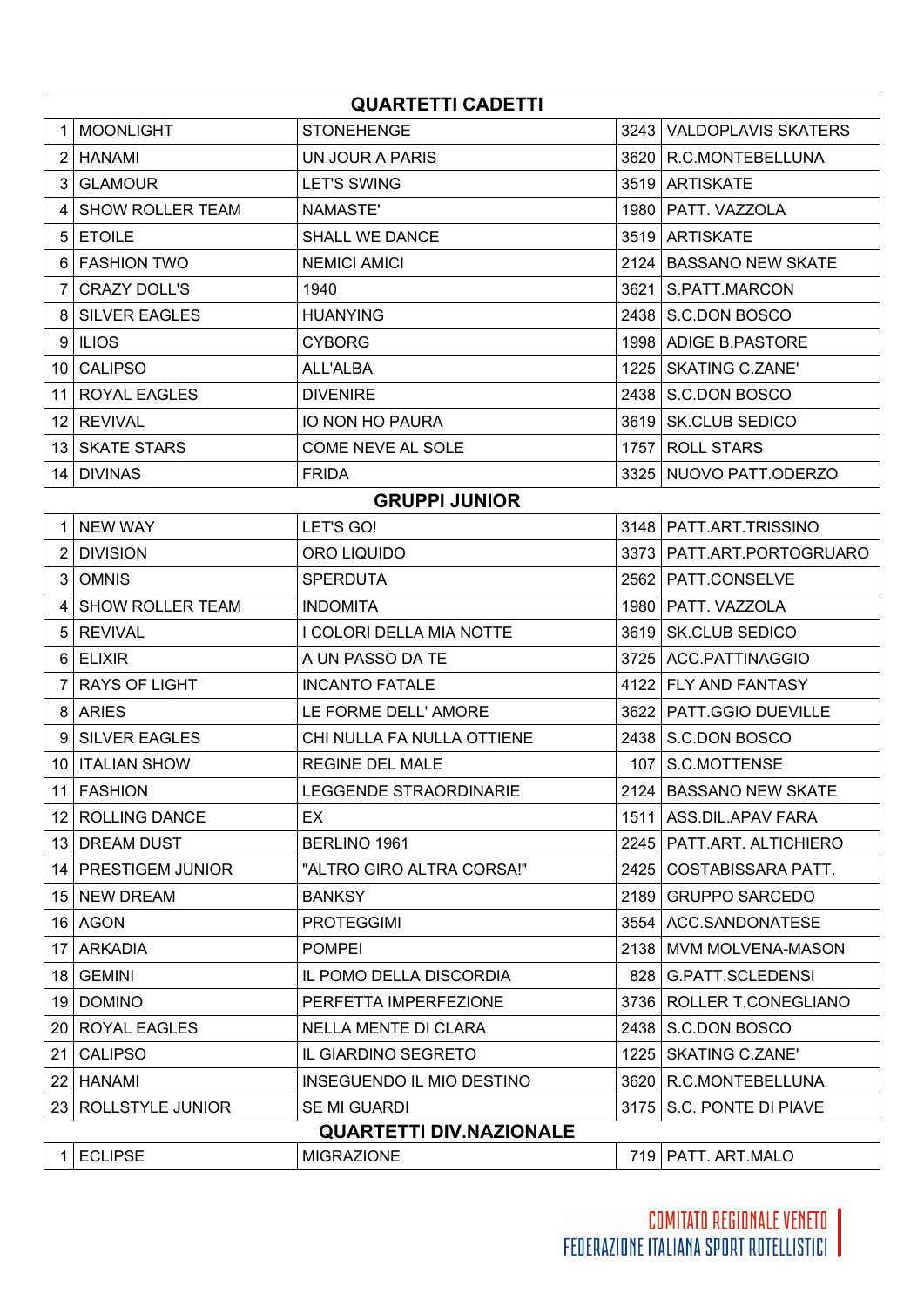| $2$ CLIOI         | <b>ACCORDI</b>                  | 1225 | <b>SKATING C.ZANE'</b>        |
|-------------------|---------------------------------|------|-------------------------------|
| 3 REVIVAL         | <b>RIPORTAMI IN VITA</b>        | 3619 | <b>SK.CLUB SEDICO</b>         |
| 4   PRESTIGEM     | "IN-VIDERE"                     | 2425 | COSTABISSARA PATT.            |
| 5 ARKADIA LIBELLE | <b>LILIANA SEGRE</b>            | 2138 | MVM MOLVENA-MASON             |
| 6 ICE             | <b>CAMBIO DELLA GUARDIA</b>     |      | 3374   PATT.ART.PALLADIO      |
| 7 FOUR PROJECT    | <b>DOLLAR GANG</b>              | 1137 | MONTECCHIO PREC.              |
| 8 RENAI           | <b>REACTOR</b>                  | 631  | <b>SKATING CLUB MARANO</b>    |
| $9$ IRIS          | <b>NATURA</b>                   |      | 3903   PATTINAGGIO SAN BIAGIO |
| 10 SHERLIN        | RINCOMINCIO DAL PRINCIPIO       | 1267 | AZZURRA PATT.ART.             |
| 11 NEREA          | IL SOVRANO BAMBINO: TUTANKHAMON |      | 2253 P.ART.GODIGESE           |
| 12 ARKADIA        | <b>PIZZICATA</b>                | 2138 | <b>MVM MOLVENA-MASON</b>      |
| 13 ENIGMA         | <b>SOPRAVVISSUTA</b>            |      | 977   A.S.D.ROLLCLUB          |
| 14   HANAMI       | <b>BOREALIS</b>                 |      | 3620   R.C.MONTEBELLUNA       |

### **PICCOLI GRUPPI DIV.NAZ.**

|    | <b>ZEFIRO</b>             | FROM ZERO TO HERO           |      | 3274   A.S.D. FANTASY SKATE |
|----|---------------------------|-----------------------------|------|-----------------------------|
|    | <b>RIPTIDE</b>            | DOPPIA PERSONALITA'         | 3324 | LEGNARO PGS2000             |
| 3  | <b>STARS GROUP PADOVA</b> | CADUTA IN TENTAZIONE        | 2734 | ROYAL SKATING PD            |
| 4  | <b>FIREWORKS JUNIOR</b>   | NON C'E' PIU' TEMPO         | 1545 | <b>SKATING SPRESIANO</b>    |
| 5  | <b>ROLLSTYLE</b>          | VIVA LA VIDA                | 3175 | S.C. PONTE DI PIAVE         |
| 6  | AGORA'                    | E TU DA CHE PARTE STAI?     | 1696 | PATT. ART.VIGASIO           |
|    | <b>BLACK ANGELS</b>       | <b>EMARGINATA PER AMORE</b> | 3033 | POL.VA SALVATRONDA          |
| 8  | ROYAL EAGLES              | <b>SEDUZIONE FATALE</b>     |      | 2438   S.C.DON BOSCO        |
| 9  | <b>PETITES FEMMES</b>     | JUMANJI                     | 3709 | <b>TEAM VERDE</b>           |
| 10 | <b>ENDIADI GROUP</b>      | <b>DA DEFINIRE</b>          | 1757 | <b>ROLL STARS</b>           |
| 11 | <b>DESTINY</b>            | LA PESATURA DEL CUORE       | 3243 | <b>VALDOPLAVIS SKATERS</b>  |
| 12 | <b>SPARKLE</b>            | <b>TESTA E CUORE</b>        | 631  | <b>SKATING CLUB MARANO</b>  |
| 13 | <b>ELYSIAN</b>            | CRUDELIA DE MON             | 828  | <b>G.PATT.SCLEDENSI</b>     |
| 14 | <b>FIREWORKS</b>          | <b>DELITTO IMPERFETTO</b>   | 1545 | <b>SKATING SPRESIANO</b>    |
| 15 | <b>SMALL PROJECT</b>      | PROVA A PRENDERMI           | 1137 | MONTECCHIO PREC.            |

## **QUARTETTI JUNIOR**

|    | <b>INFINITY</b>         | <b>DANCE MONKEY</b>          | 3751 | <b>CASTELGOMBERTO</b>    |
|----|-------------------------|------------------------------|------|--------------------------|
| 2  | <b>OMNIA RES</b>        | <b>SOLLEVAMI</b>             |      | 1998   ADIGE B.PASTORE   |
|    | <b>CALIPSO</b>          | <b>GENESIS</b>               | 1225 | <b>SKATING C.ZANE'</b>   |
| 4  | <b>IMAGINE</b>          |                              | 3817 | S.C. ISTRANA             |
| 5  | <b>SHOW ROLLER TEAM</b> | TI RACCONTO DI ME            | 1980 | PATT, VAZZOLA            |
| 6  | <b>DESIGUAL</b>         | UNICITA'                     | 3148 | PATT.ART.TRISSINO        |
|    | <b>CRYSTALLIZE</b>      |                              | 3817 | S.C. ISTRANA             |
| 8  | <b>ALETHEIA</b>         | IN UNA NOTTE O IN CENTO ANNI | 1614 | MONTEBELLO H.E P.        |
| 9  | <b>FASHION ONE</b>      | <b>CENERE</b>                | 2124 | <b>BASSANO NEW SKATE</b> |
| 10 | <b>MAGICAL WITCH</b>    | IN SOFFITTA                  | 3621 | S.PATT.MARCON            |